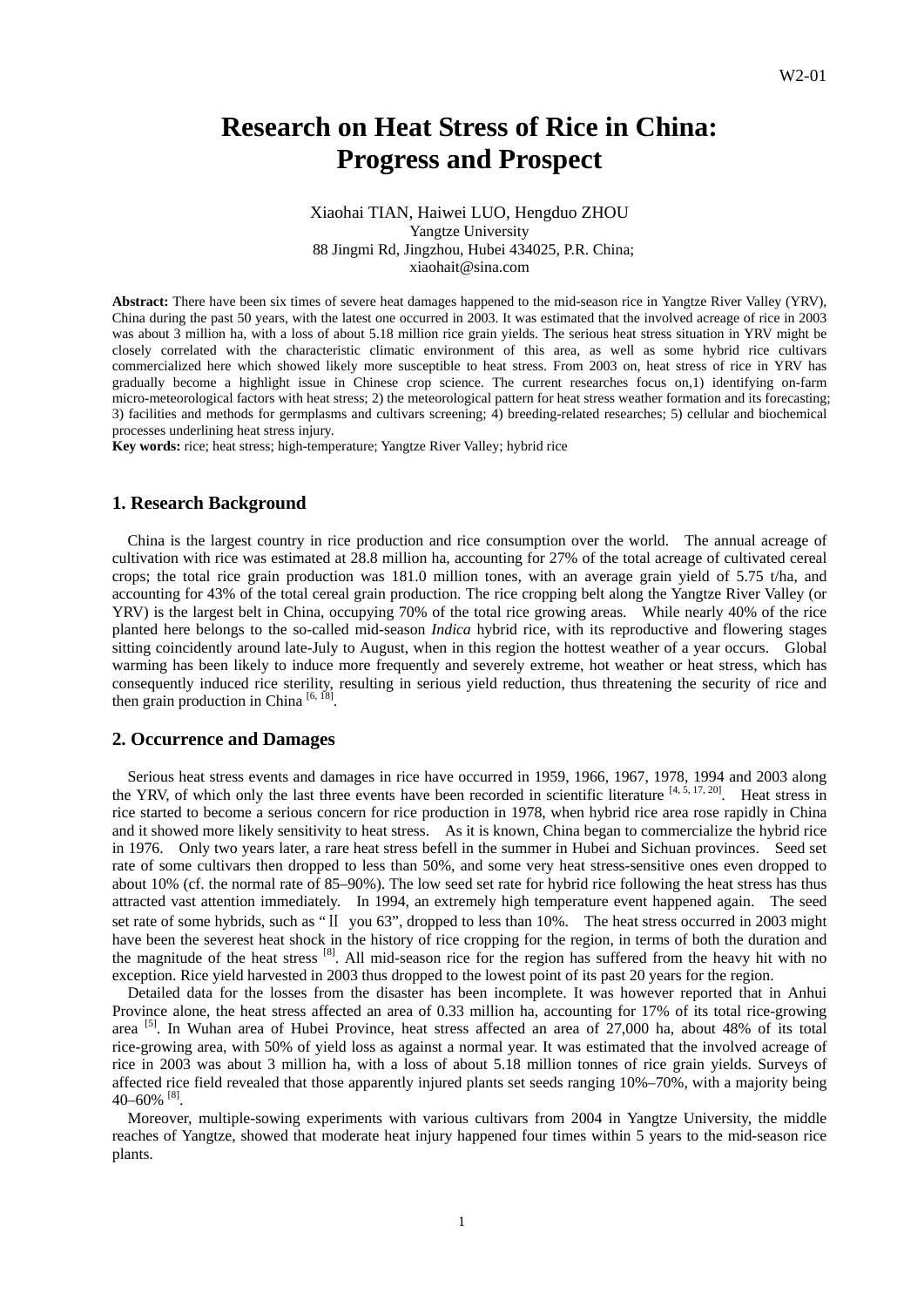# **3. Brief History and Progress**

The history of rice heat stress research is quite short with only about 30 years in China. However, we would like to classify the short episode into three stages: the first stage (1971–1986), or the initial stage, when the first-generation hybrid rice was affected by heat stress and some field observations were made  $[7, 9, 11, 13, 21, 27]$ ; the 2nd stage (1987-2003), or the application research stage, during which some controlled experiments were made and screening for germplasm tolerance began <sup>[23]</sup>; the 3rd stage (from 2004 to present), or the comprehensive research stage, when a range of researches are undertaken, including the identification of micro-meteorological conditions, morphology of anther and pollen, physiological response of strains to heat stress, evaluation facilities and methods, germplasm use and breeding. A Sino-Nippon cooperative group has worked on field rice heat stress in Yangtze University for years during this stage.

A brief history about the research under discussion was examined by searching literatures of published articles and/or papers from available information sources or database. A searching of the National Academic Knowledge Index (CNKI) in China for the period of 1979–2008 with key words of "rice; heat stress" returned 100 papers. Whilst for the period of 1979–2002, only 27 papers were retrieved. In contrast, for the period of 2003–2008, the number of papers retrieved jumped to 73. Worth noting is that 95% of the papers were produced by those geographically from the YRV. Similarly, during the period of 1979–2002, no single dissertation was retrieved, while for the period of 2003–2008 a total of 21 papers (5 of which were PhD theses) were retrieved. Again, 90% of those were produced by authors geographically along the YRV.

## **4. Achievements and Prospect**

#### **1) Micro-meteorological conditions for on-farm heat stress in rice in YRV**

Tian et al. (2008) analyzed the field observational data of the year 2003, and outlined the likely micro-meteorological conditions under which field heat stress occurred <sup>[15]</sup>. ①from the meiosis to anthesis stage of rice reproduction, during which there were 3–5 consecutive high-temperature days with a daily average temperature of  $\geq 30^{\circ}\text{C}$  or a daily maximum temperature of  $\geq 35^{\circ}\text{C}$ ; ② the night temperature reached to 29°C; ③ the RH dropped from about 80% to about 60% [16]; ④ the wind velocity was ≦1m/s or =0. These results may serve as a basis for meteorological parameters design in tolerance screening.

#### **2**)**The meteorological pattern for heat stress weather formation and its forecasting**

Some studies on meteorological pattern for climatic mechanisms in the event of 2003 summer set a basis for heat stress weather forecasting in the future. Yang and Li (2005) pointed out that this severe hot climate was directly affected by the extremely intensive and western extension of the subtropical high pressure in the western Pacific Ocean, which was associated with the global warming  $[22]$ . Meanwhile, Ding et al. (2007) indicated that the Qinghai-Tibetan Plateau high pressure was somewhat associated with the occurrence of high temperature weather in southern YRV<sup>[3]</sup>. Moreover, some studies suggested a tendency of this type of extreme temperature, in terms of frequency and magnitude of occurrence, being either the same or higher in the future.

#### **3) Facilities and methods for germplasms and cultivars screening**

In the 1990s, China National Rice Research Institute evaluated 320 new rice strains for their tolerances to heat stress under greenhouse conditions. On the other hand, scientists with Huazhong Agricultural University have focused their work on evaluating germplasms in phytotron. They are now able to use an hourly-set temperature and humidity regime to screen genetic materials  $[2, 23]$ . This method was suggested for use in studies of small-scale evaluation. Infrared heater was recently used in controlled experiments in Nanjing Agricultural University and Yangtze University<sup>[25]</sup>.

## **4) Breeding-related researches**

From long-term field observation and/or phytotron screening, many cultivars and germplasms with desirable characteristics in response to heat stress have been found [10, 19, 26]. It is believed that heat stress-responding trait of rice is a quantitative trait and controlled by multiple genes with complicated gene interactive effects. Cao et al. (2003) detected 6 QTLs for this trait, for example  $^{[1]}$ . Zhang et al. (2009) screened heat stress-related genes with the method of microassay  $[14]$ .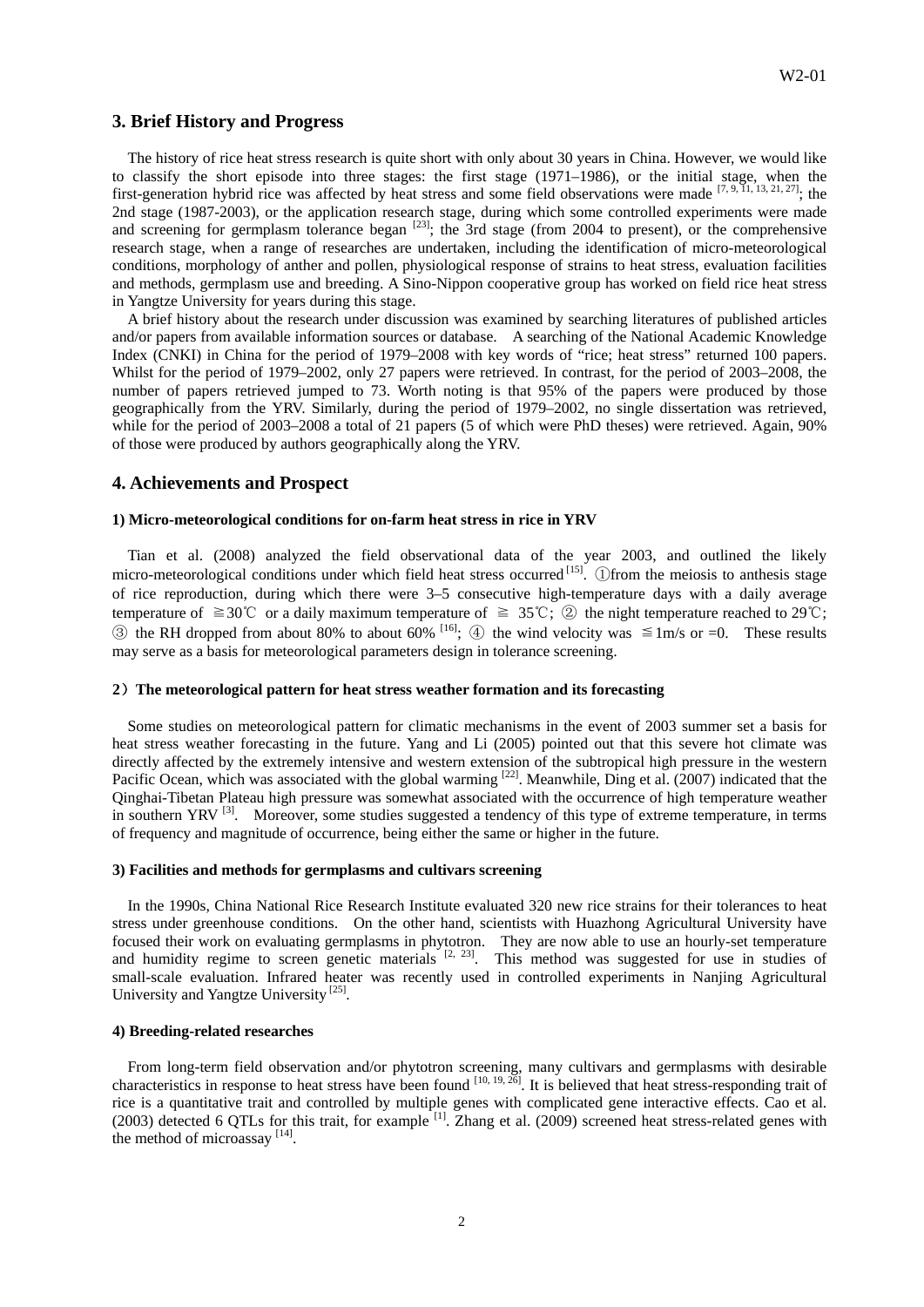# **5) Cellular and biochemical processes underlining heat stress injury**

Many observations were made in relation to various species, cultivars, strains and treatments at specific reproductive stages [12, 14].

Nevertheless, the research on rice heat stress in China has just begun. Topics and/or issues entailing further studies and need to be addressed are briefed below.

Little is known of the cellular, biochemical and molecular processes for anther or pollen formation under field condition when heat stress occurs, which has greatly obstructed the research in cultivar evaluation and molecular analyses.

In order to breed and develop new cultivars, multiple-scale and multi-purpose screening and evaluation methods for elite, tolerant materials need to be established.

Effective methodologies to select and incorporate heat stress tolerance to parental lines of hybrid rice breeding have to be developed.

On-farm techniques or farming practices to protect crops from heat stress and methods for precise forecasting of extreme weather are urgently needed.

## **5. References**

- [1] Cao L-Y, Zhao J-G, Zhan X-D, LI D-L, He L-B, Cheng S-H. 2003. Mapping QTLs for heat tolerance and correlation between heat tolerance and photosynthetic rate in rice. *Chinese J Rice Sci,* 17 (3) :223-27. (In Chinese with English abstract)
- [2] Chen Q-Q, Wan B-L. 2009. Study On Phytotron Identification Method Of Rice Heat Tolerance. *J Anhui Agri Sci*, 37(14): 6350-6351. (In Chinese with English abstract)
- [3] Ding H-J, Zhou L-L, Zha B, Zhai G-Q. 2007. An analysis on the abnormal high temperature weather in the south Yangtze Valley during summer 2003. *Journal of Zhejiang University (Science Edition)*, 34 (1):100-103(In Chinese with English abstract)
- [4] Fan G-T. 1979. The sterility of Nanyou 2 as a mid-season crop. *Hubei Agricultural Sciences*,18:13-18.( In Chinese with English abstract)
- [5] Huang Y-D , Cao L-J , Wu L-Q ,Yan P ,Chen D-P, Yang A-Z. 2004. Investigation and analysis of heat damage on rice at blossoming stage in Anhui Province in 2003. *Journal of Anhui Agricultural University,* 31(04):385-388(In Chinese with English abstract)
- [6] Li S H, Tian X H, Huang Y P, Liu A Y. 2007. Preliminary analysis of high temperature harm in middle-season rice at flowering stage in Jianghan Plain in the latest 50 years. *Chinese Journal of Agrometeorology*, 28(1):5-8.( In Chinese with English abstract)
- [7] Li R-Q, Zeng Z-H, Liu L-H. 1980. Cytological observation of the formation and the development of pollens in rice stressed by high temperature. *Hubei Agricultural Sciences*, 19: 1–3 (In Chinese with English abstract)
- [8] Li C-Y, Peng C-H, Zhao Q-B, Xie P, Chen W . 2004. Characteristic analysis of the abnormal high temperature in 2003 midsummer in Wuhan city. *Journal of Central China Normal University (Natural Sciences)*, 38(03):379-381(In Chinese with English abstract)
- [9] Li Xunzhen, Liang Manzhong, Zhou Guangqia, Chen Liangbi. 2002. Effect of environmental condition on pollen vigor and seed set during flowing time of rice. *Acta Agronomica Sinica*. 28(3):417-420. (In Chinese with English abstract)
- [10] Lv C-G, Zou J-S, HU N, Yao K. 2005. Correlation of intersubspecific hybrid rice spikelet fertilization rate with temperature and related statistic model. *Chin.J.Appl.Ecol.* 16(6):1026-1032. (In Chinese with English abstract)
- [11] Ren Jiujiang.1979. Seed set decrease with high or low temperature in hybrid rice. *Meteorology*. 5:22-24. (In Chinese with English abstract)
- [12] Shi L-C, Jin Z-Q, Zheng J-K,Tang R-S. 2008. Quantitative analysis on the effects of high temperature at meiosis stage on seed-setting rate of rice florets. *Acta Agron Sin*, 34(4): 627–631 (In Chinese with English abstract)
- [13] Tan Z-H, Lan T-Y, Ren C-F, Fang W. 1985. Studies on high temperature injury on hybrid rice at flowering time and the strategy to avoid high temperature damage. *Acta Agron Sin.,*11:103-107. (In Chinese with English abstract)
- [14] Tang Risheng, Zheng Jianchu, Zhag Dadong, Jin Zhiqing, Chen Liugen, Huang Yihong, Shi Chunlin, Ge Daokuo. 2006. Effects of high temperatures on pollen vitality and seed setting of different rice varieties. *Jiangsu J. Agr. Sci.* , 22 (4) : 369-373. (In Chinese with English abstract)
- [15] Tian, X., Y. Huang, T.Matsui. 2008. Characterizing the rice field climatic factors under high temperature stress at anthesis.  $5^{th}$ International Crop Science Congress, PP19, April 13-18, Jeju, Korea
- [16] Tong Zhi-ting, Li Shou-hua, Duan Wei-xin, Deng Yun, Tian Xiao-hai. 2008. Temperature-driven climatic factors and their impact on the fertility of hybrid rice at anthesis. *Chinese J Eco Agri.*, 16 ( 5 ) : 1163- 1166. (In Chinese with English abstract)
- [17] Wang C-L, Zhong W-G. 2004. The effect of high temperature to rice seedset and its countermeasures. *Jiangsu Agri Sci*, *32(01)*:15-18. (In Chinese with English abstract)
- [18] Wang Yawei,Zhai Panmao,Tian Hua.2006. Extreme high temperatures in southern China in 2003 under the background of climate change. *Meteorology*, 32(10): 27-32.( In Chinese with English abstract)
- [19] Xia mingyuan, Qi Huaxiong. 2004. Effects of high temperature stress on the setting rates of hybrid combinations using four steril lines. *Hubei Agricultural Sciences*. 43:21-22. (In Chinese with English abstract)
- [20] Xun C-Z, Yan S-C, Cai S-Y. 1982. Effect of high-temperature on the spikelet fertility of hybrid rice. *Journal of Huazhong Agricultural University*, 1:1-7. (In Chinese with English abstract)